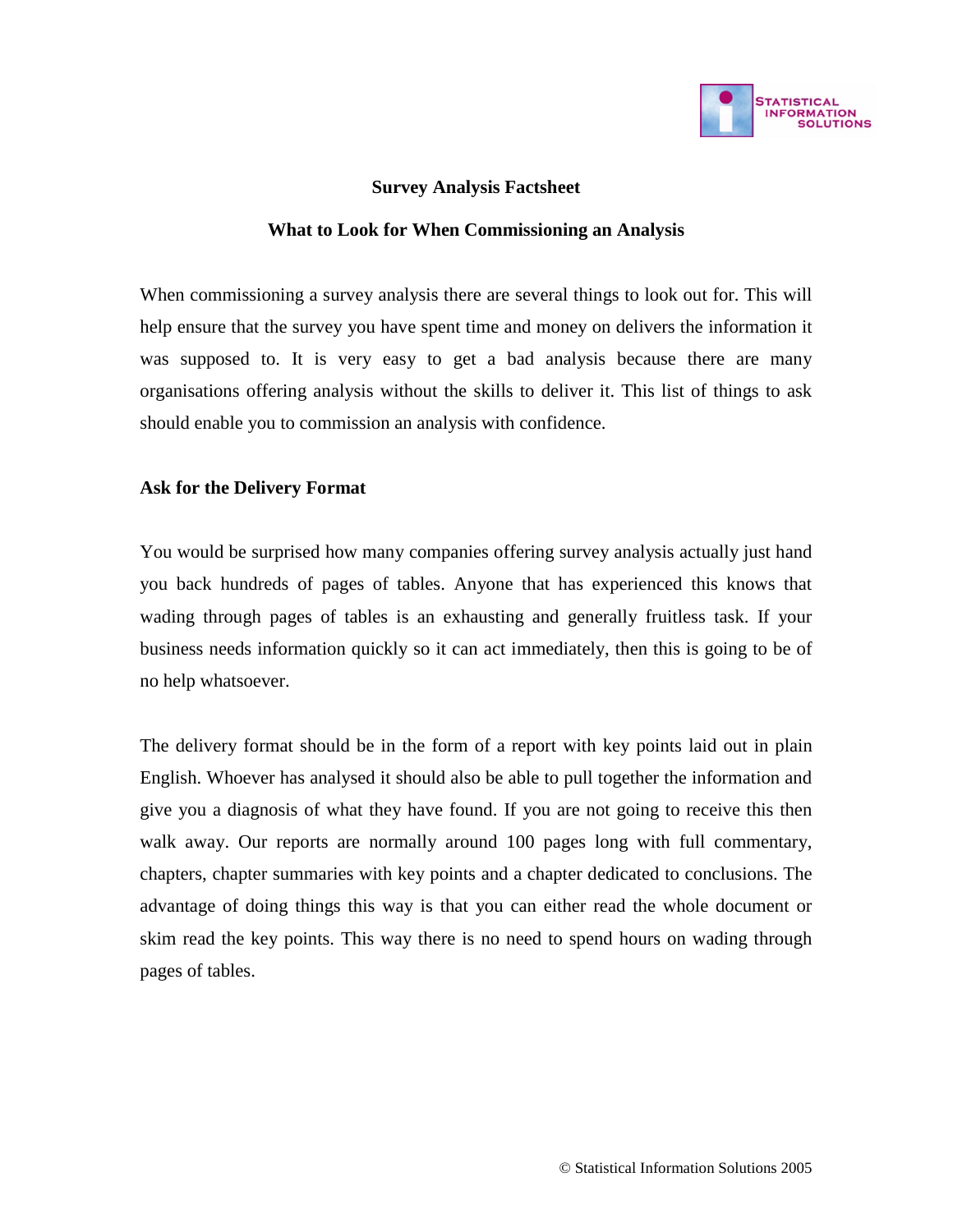#### **Ask What the Primary Analysis Software the Organisation uses**

This is a lot more critical than it seems. There are few fully-fledged software packages that provide the necessary range of tests to provide a quality analysis. SPSS and Minitab are widely used and provide a good range of statistical techniques to analyse data. SAS, which we use, is even better but requires years of experience to master properly and is several times more expensive than the competitors. It is, however, the industry standard application for statistical analysis.

There are some packages that claim to be able to let people with no knowledge analyse surveys. This is not only stupid but dangerous as it is easy to produce erroneous results. One package called 'snap' offers exactly this<sup>1</sup>. It is cheap program that produces attractive tables but little else. Recently they have offered some statistical techniques in newer versions. One of these techniques is something called 'Cluster Analysis'. No one without a Masters Degree in statistics or a heavily statistically based subject is competent enough to do a quality cluster analysis. Why?

Well it so happens that cluster analysis relies on the density of the data, how correlated the variables are, how many outliers there are and numerous other factors. To be aware of all this requires the analyst to be skilled to an appropriate level. This is true of every statistical technique that all have their quirks and banana skins waiting to trip up the inexperienced analyst. Beware.

### **Ask How the Questionnaire will be Analysed**

A questionnaire designed for your organisation is unlikely to be the same as one used anywhere else. You will have questions you regard as mission critical and want answers. A good analyst will be able to find a technique right for answering your questions.

<sup>&</sup>lt;sup>1</sup> Snap actually has some use in reading data in to the computer but it is not a serious analysis tool. You will never meet a real statistician using this to analyse data.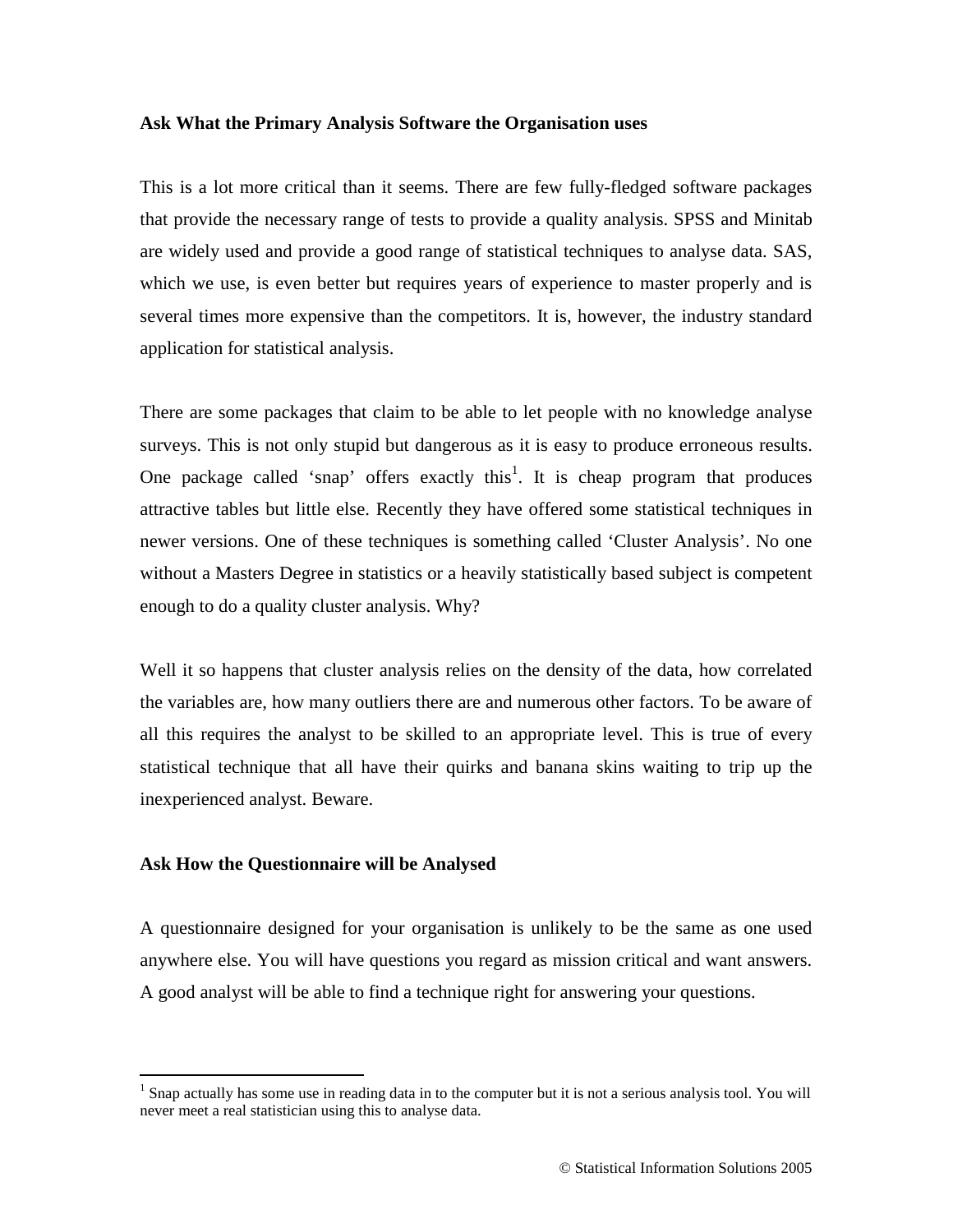Any comment from your potential analyst company along the lines of "We usually just…" should be an indication straight away something is up. This flags up something akin to 'factory analysis'. This means the company involved is likely to feed your numbers into a machine and won't see any of the data until the printer chugs out a load of tables (probably with attached *p*-values they don't understand). Analysis like this is a waste of time and will probably tell you very little.

#### **Ask for the Qualifications of the Analyst**

A good analyst will be competent with statistics. If an analyst is not competent with statistics how can they quote their results as statistically valid?

#### **Get a Proposal from Them**

A proposal should state all of the information listed above and give a costing for everything. The proposal should be as clear as possible and look as if it is been designed to address your requirements.

Ironically, an analyst of good quality will find it difficult to say exactly what techniques they will use before they have the data in front of them. However, they will have a very good idea. This is because the quality of the data needs to be tested to see if using a certain statistical procedure is valid or not. Despite questionnaire questions normally having a five-point scale, you would be surprised how often some questions end up having a very small range of answers! A good analyst will be able to adapt their analysis accordingly.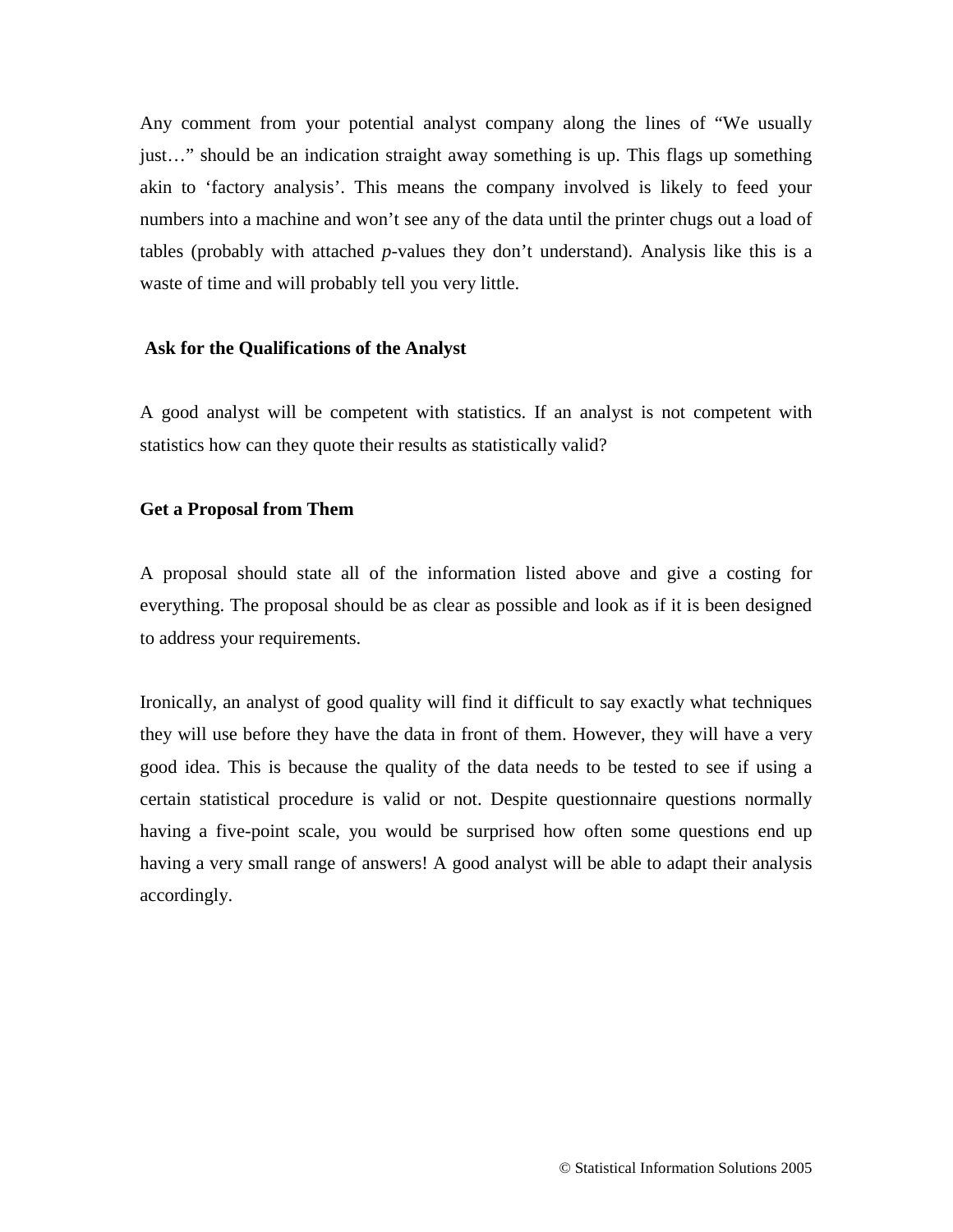## **Your End of the Bargain**

This is actually a very important issue. The analyst should be allowed input into the design of the questionnaire and sample *before* the survey is used. Without a shadow of a doubt the best analyses are based on surveys that have been designed to be analysed effectively.

If you can, get the analyst to come and meet you and talk over the questionnaire design. You can set out your wants and needs and they can advise on the best way of getting that information. They should be able to advise you on the scales used and if the sample is large and representative enough to fulfil its purpose.

# **And Finally….**

This list is as a result of meeting clients who have outsourced analysis before coming to us and found it doesn't measure up to their needs. It's very easy to spend a lot on survey analysis and find you haven't got anything out of the exercise. This does not have to happen.

Remember this is your questionnaire and your organisation will have to rely on the results. It is best you get a professional to do it. After all, would you take your car to be repaired by someone that knows nothing about cars or rely on a medical diagnosis from someone that is not a health care professional? Why then would you risk having your data analysed by someone that knows nothing about data analysis?

If you would like to know more about survey analysis call us on 0131-336-4132 (++44 131 336 4132 outside the UK), email us at enquires@stat-info.co.uk or visit out website at http://www.stat-info.co.uk and fill out the enquiry form.